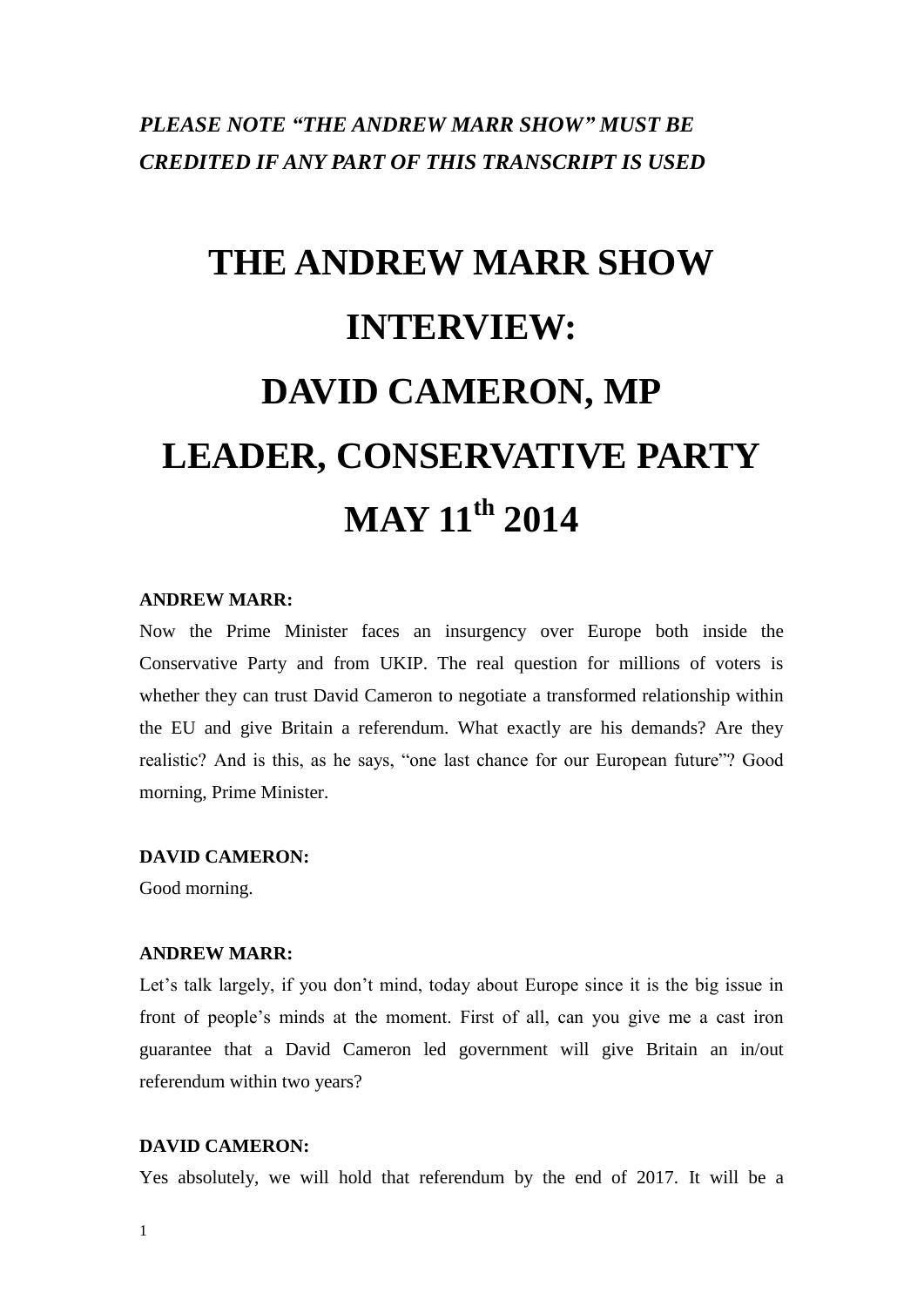referendum on an in/out basis: do we stay in a reformed European Union or do we leave? And I've said very clearly that whatever the outcome of the next election – and of course I want an overall majority and I'm hoping and believing I can win an overall majority – people should be in no doubt I will not become Prime Minister unless I can guarantee that we will hold that referendum.

# **ANDREW MARR:**

Well that's very interesting because if, for instance, the Conservatives were the largest party with a minority, that suggests you would not then be Prime Minister because you couldn't guarantee that referendum if you didn't have a majority of House of Commons seats?

#### **DAVID CAMERON:**

I couldn't answer the question more clearly: I won't become Prime Minister unless I can guarantee that that in/out referendum will be held.

#### **ANDREW MARR:**

Right.

#### **DAVID CAMERON:**

And there's a good reason for this.

# **ANDREW MARR:**

*(over)* David Cameron won't lead a minority Conservative Government after the next election?

# **DAVID CAMERON:**

Well I've answered the question. There's a very good reason for this, which is the British public you know have not had a say since 1975 and yet we've had the Maastricht Treaty, the Lisbon Treaty, the Nice Treaty, the Amsterdam Treaty. You cannot hold people in an organisation against their will and it's right to have this renegotiation, to have this referendum, and to let the people have their say. I think it's right though to have the renegotiation first. There are changes we can make to this organisation to improve it and improve our membership of it. And I think that's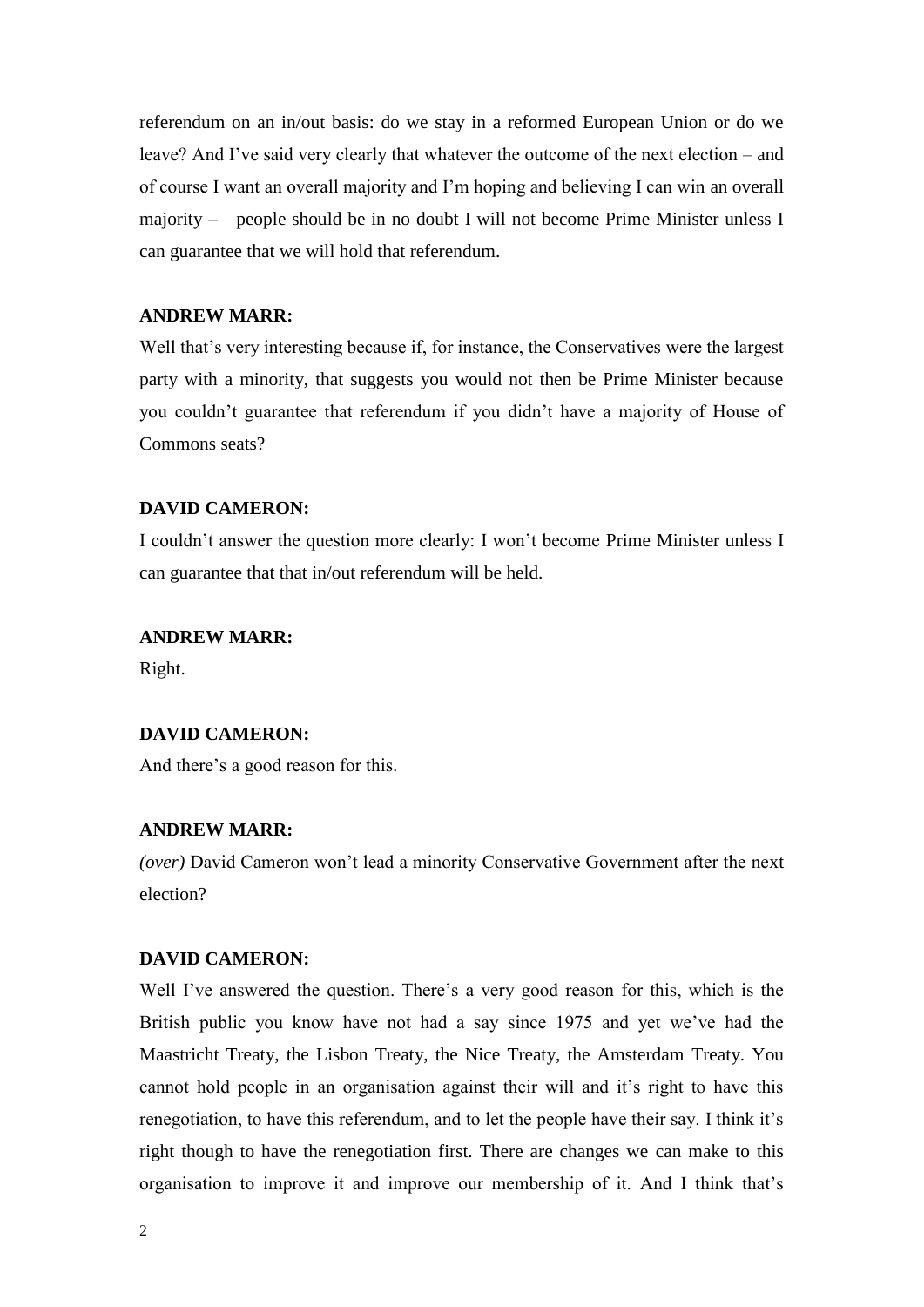what's striking about these European Elections – is there is only one party that actually has a plan to change Europe and allow people to have a say.

# **ANDREW MARR:**

And it's not UKIP. Okay …

# **DAVID CAMERON:**

*(over)* Well UKIP can't give you a referendum …

#### **ANDREW MARR:**

*(over)* I'll come to UKIP in a second.

#### **DAVID CAMERON:**

… Labour and the Liberal Democrats don't want to give you a referendum. It's only the Conservatives that can and will give you a referendum.

#### **ANDREW MARR:**

Now you know "this organisation", as you described the EU very well, you know how negotiations can drag on and drag on and drag on. You're not going to be sucked into a position where you come back in 2017 and say, "I know I promised you a referendum, but we're not there yet. You're going to have to wait for another year" or …?

#### **DAVID CAMERON:**

No, no, we have the referendum whether or not I have successfully negotiated. Now I believe I will be successful and for a couple of very good reasons. First of all, others in Europe need change to the European Union. The Eurozone, the euro currency needs change because it needs a banking union and it needs more fiscal union, and so we're perfectly legitimate to ask for our changes. And you've already seen other leaders in Europe – including, for instance, Chancellor Merkel in Germany – not rejecting out of hand what Britain is saying, but saying yes we can discuss these issues and let's see what we can do. So I think the reception from European leaders for what I've said, also the reception amongst business leaders – many of whom are very keen we stay in a reformed Europe – has been very positive.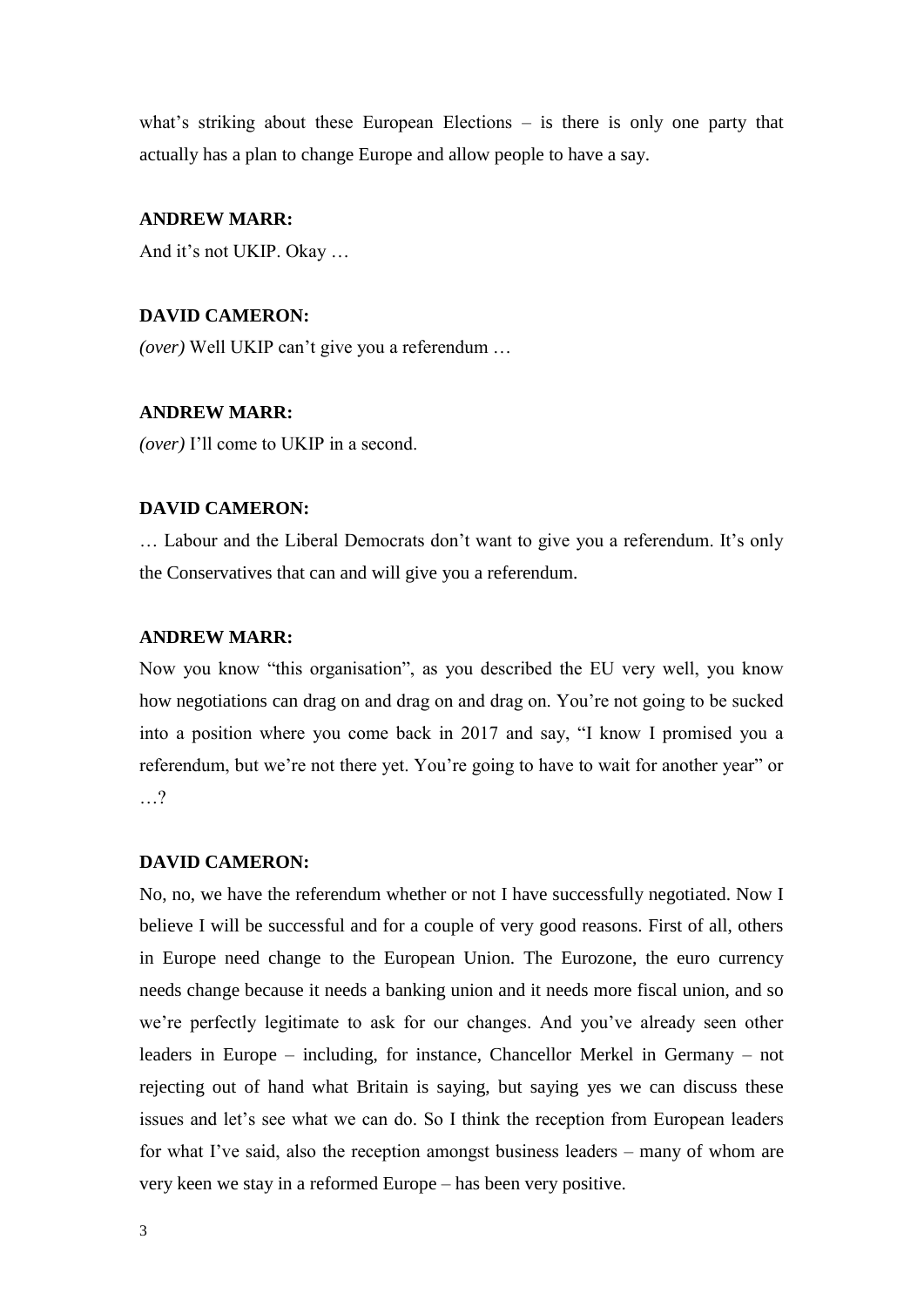# **ANDREW MARR:**

And looking ahead in your forward diary, Smythson diary I hope, have you got a date in 2017 when you hope that referendum will take place? Do you know when it's going to happen?

# **DAVID CAMERON:**

No I haven't, but it will be before the end of 2017.

#### **ANDREW MARR:**

So some time in the autumn of 2017 then?

# **DAVID CAMERON:**

It could be. I think the negotiation as I say that I'm aiming to undertake will be successful. We're very clear about what we want to achieve. Let's end benefit tourism in Europe.

# **ANDREW MARR:**

*(over)* Right, excellent, I want to come onto this right now.

# **DAVID CAMERON:**

Let's make sure that the single market is properly safeguarded. Let's make sure that parliaments can get together and block unwelcome proposals from the European Commission. Let's make a series of changes to make Europe more flexible, more competitive. These are the sorts of things that I want to see. I've set them out in a number of different places. We achieve those negotiation changes. Perhaps the most important is getting Britain out of the clause that says the European Union must be committed to an ever closer union.

#### **ANDREW MARR:**

*(over)* Closer union.

# **DAVID CAMERON:**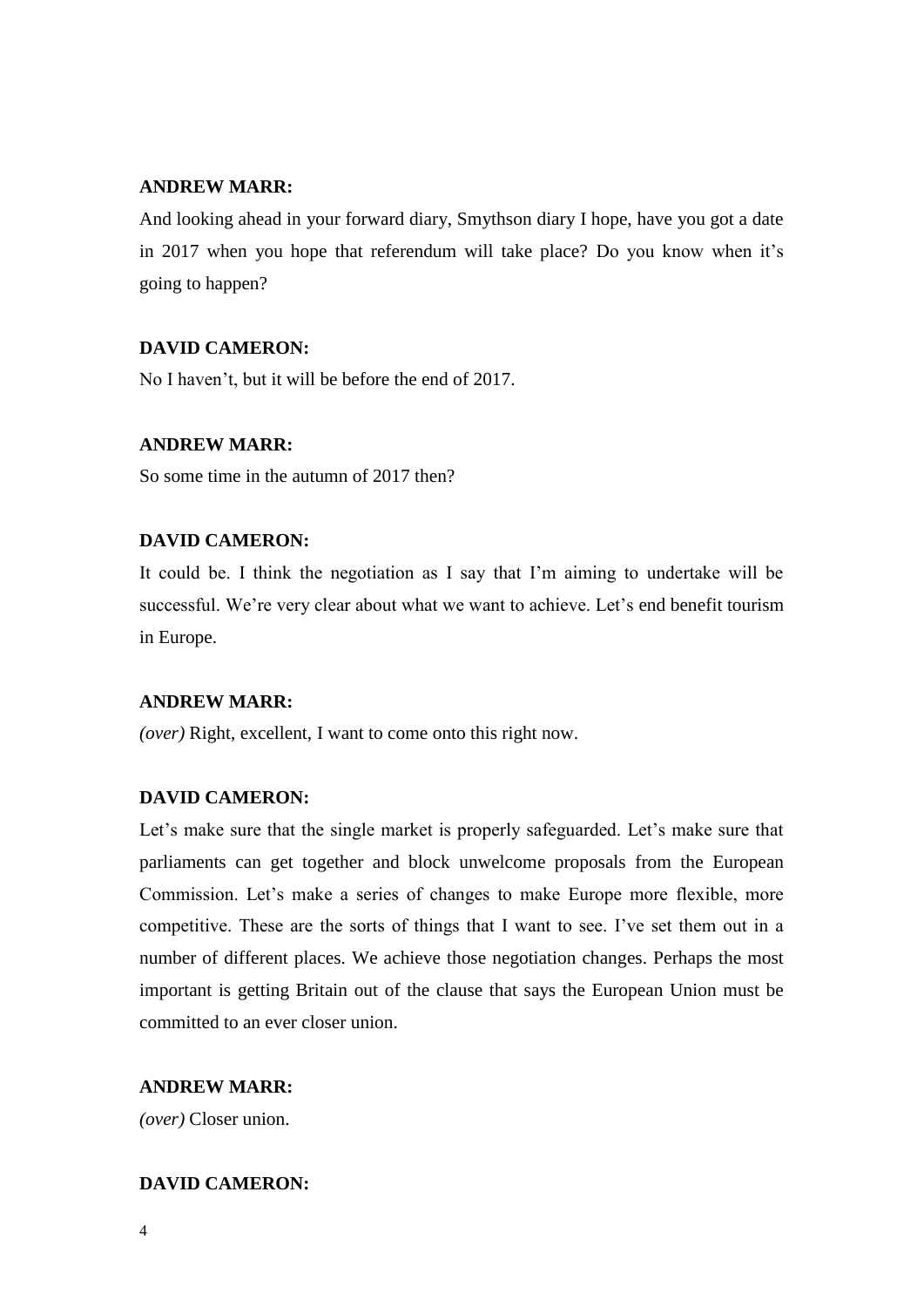I don't accept that. I don't think the British people want to accept that.

# **ANDREW MARR:**

*(over)* I'd like … I really want to come back to this in just a second, but I want to be very clear that if you have this negotiation and you don't get what you want, you will lead your party into that referendum saying we have to leave Europe, it's no longer worth it?

# **DAVID CAMERON:**

Well I am confident ...

# **ANDREW MARR:**

You won't sit on the fence?

# **DAVID CAMERON:**

No I am confident that I will achieve the objectives I've set out and I think the right way to go into a negotiation is with confidence …

#### **ANDREW MARR:**

*(over)* Is confidence.

# **DAVID CAMERON:**

... and a positive nature that you can get those changes, and I want to see Britain stay in a reformed European Union. Look I …

# **ANDREW MARR:**

*(over)* But we're not going to have a referendum where David Cameron is washing his hands about the result?

# **DAVID CAMERON:**

No, no, we'll have a referendum where I'll be recommending look I've got these changes. I believe we should stay in this reformed organisation …

#### **ANDREW MARR:**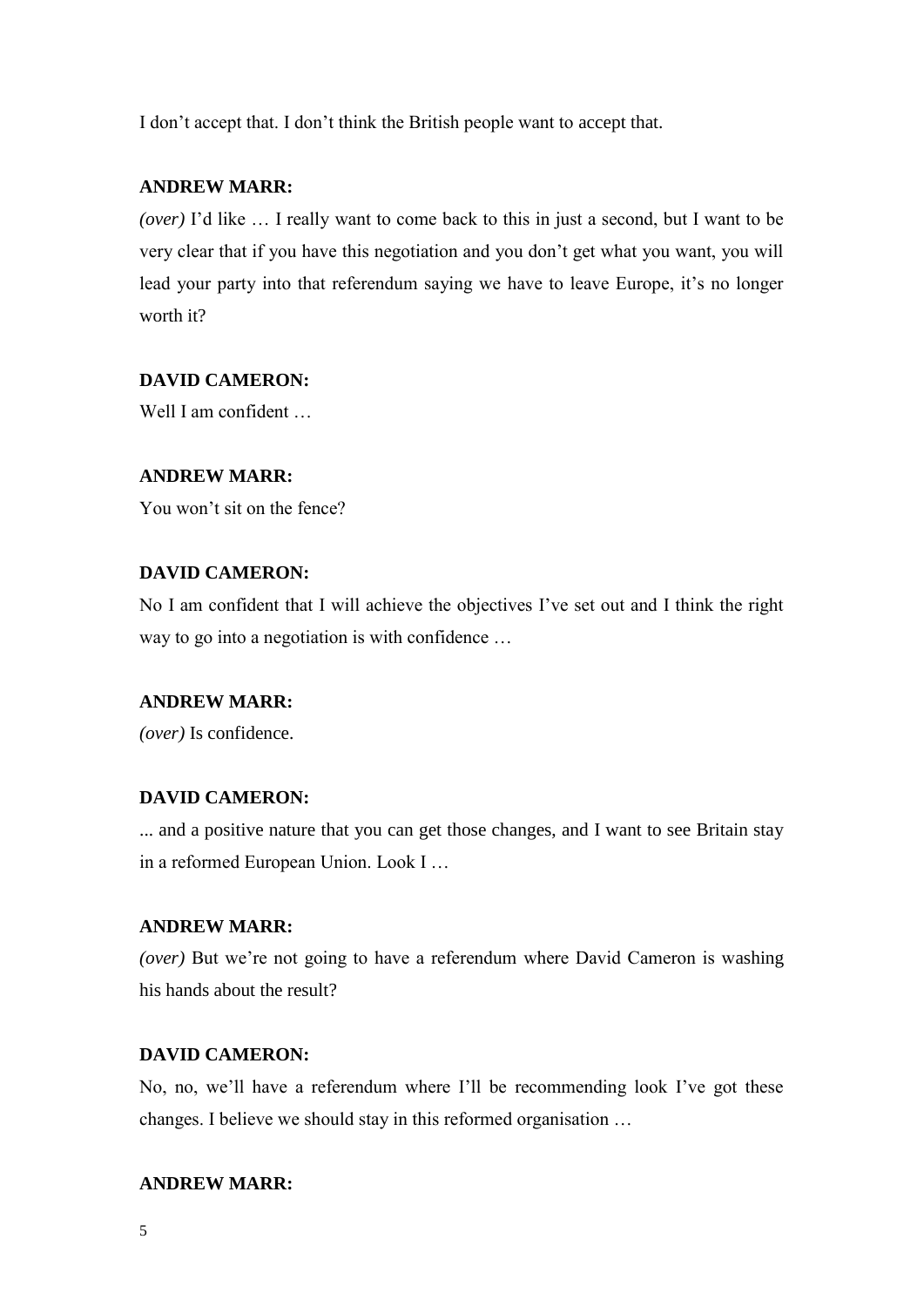*(over)* Or possibly "I haven't got these changes" because you can't be sure, you can't know?

#### **DAVID CAMERON:**

Look …

# **ANDREW MARR:**

*(over)* You want to make them.

#### **DAVID CAMERON:**

… I'm someone who has a very positive, optimistic plan for this country. We have turned round and are turning round Britain's economy. We've got one and a half million more people in work. We've cut our deficit. Britain is growing faster than any other G7 country this year, faster even than America. We've shown we can make changes and I am tremendously upbeat, bullish and optimistic about what Britain can achieve in terms of our economy and also about our place in Europe. We have a plan and I think that is the most important thing in politics – is to show to people you have a clear plan for the economy, for our country, for our future, for our living standards – and that is what we're going to do.

# **ANDREW MARR:**

*(over)* One last ... one last very gentle, very polite go. In that referendum, you will tell people to vote yes or no; you won't sit on the fence?

#### **DAVID CAMERON:**

No, no, of course I won't sit on the fence.

#### **ANDREW MARR:**

Right, okay. Will the cabinet have a free vote, can I ask, in the Conservative Party?

# **DAVID CAMERON:**

The whole of my government, well the Conservative half of my government – more than half – the Conservatives in government are all committed to this plan for a renegotiation and a referendum and we are all convinced that it is possible to achieve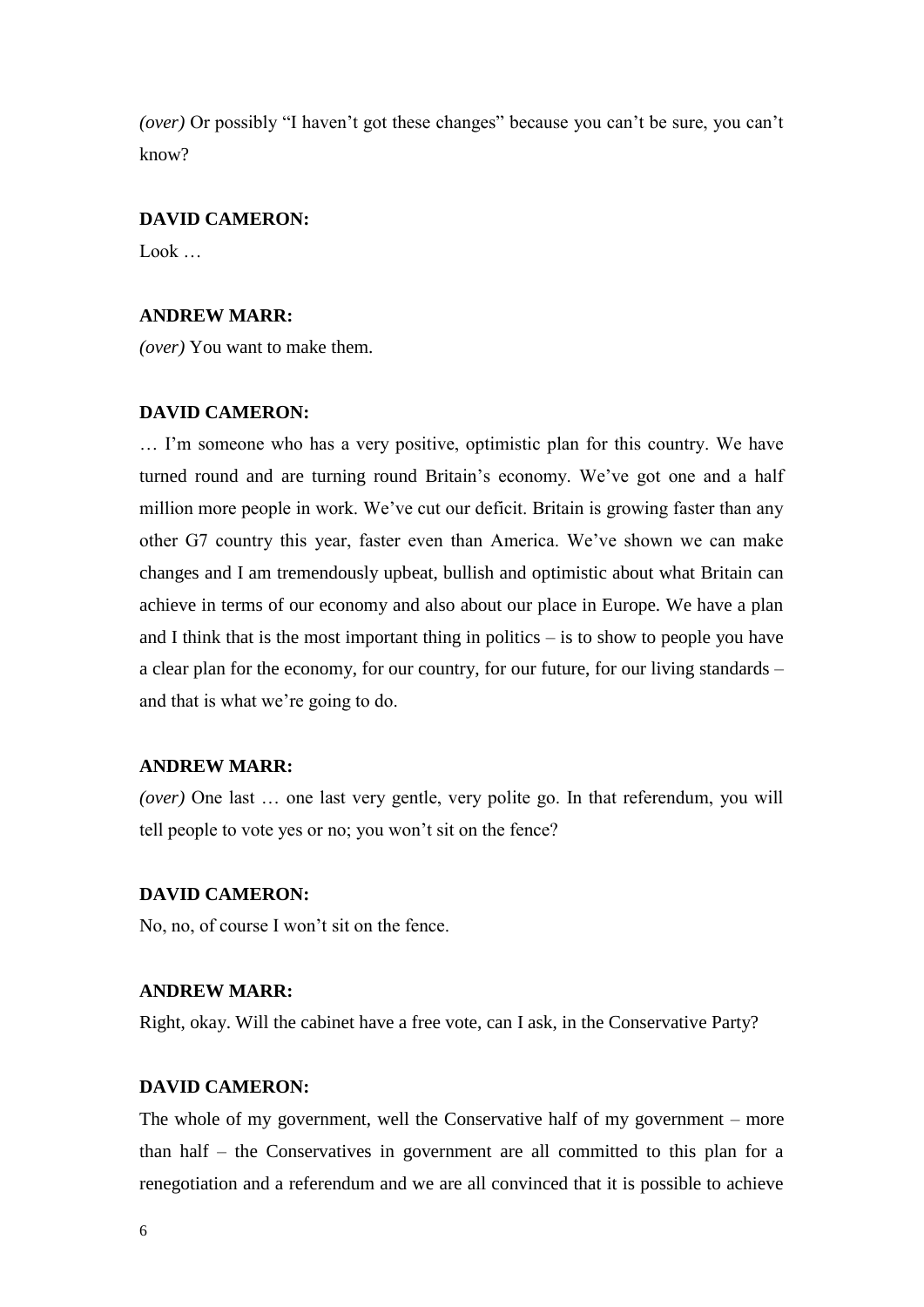these changes. We're going for those changes and we'll act on that basis.

# **ANDREW MARR:**

Let's talk about those changes then. You mentioned right at the beginning the importance of getting out of the clause, about an ever closer union, which of course in the Treaty of Rome says "of peoples", it doesn't say an ever closer union of parliaments or governments. That is the original founding Treaty of Rome which created the whole thing. Do you really think you can rip that up and start again? Do you think your colleagues in the European Union will allow that to happen?

## **DAVID CAMERON:**

Well I think it's essential that that doesn't apply to Britain, that the treaties make clear it doesn't apply to Britain, because I think if you go back this is part of a whole …

# **ANDREW MARR:**

*(over)* So you could have an addendum to the Treaty of Rome saying this clause no longer applies to Britain?

#### **DAVID CAMERON:**

Some of the things I'm calling for will require treaty change and …

# **ANDREW MARR:**

*(over)* And that will be one of them?

#### **DAVID CAMERON:**

… that is one of them. And I think why this is so important is there is a sense in our country, which I understand and in many ways share, that we wanted to be part of a single market, we wanted to be part of an organisation where nation states cooperate. We did not want to be part of a country called Europe ...

#### **ANDREW MARR:**

*(over)* … political union. I understand that, absolutely.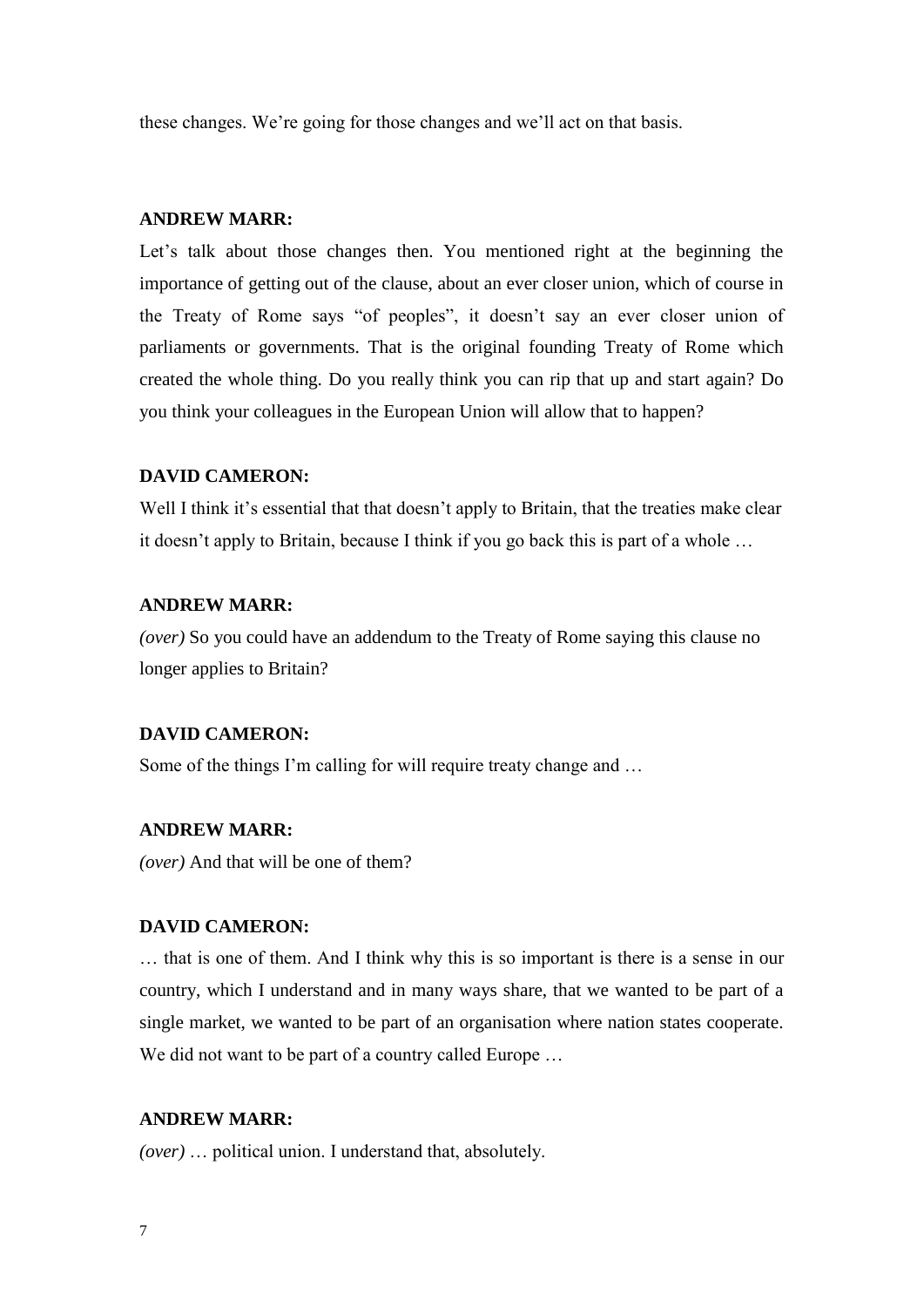*(over)* … our country is the United Kingdom. And so I think this is … it's not just symbolic because actually the concept of ever closer union informs so much of what the European Union does.

# **ANDREW MARR:**

It's that magnetic pull to the centre. Okay, can I …

#### **DAVID CAMERON:**

*(over)* But again this is a very optimistic outlook because you know UKIP are saying put up the barriers, we can't succeed and compete in the modern world, let's give up on Europe altogether. Labour and the Liberals seem to me basically to be saying there's not really anything wrong with Europe. *(Marr tries to interject)* We are the only party with a very clear …

#### **ANDREW MARR:**

*(over)* Now you'll be surprised to hear that I'd like to talk about your views more.

#### **DAVID CAMERON:**

*(over)* Yeah, absolutely …

#### **ANDREW MARR:**

*(over)* Okay, well let's move on.

#### **DAVID CAMERON:**

*(over)* … and a plan perhaps to sort this out.

#### **ANDREW MARR:**

You also mentioned an end to benefit tourism. Now the EU has more or less accepted a three month moratorium on people coming into this country before they can claim benefits. Organisations like Migration Watch have said no, no, no, five years before people can claim benefits if they're coming to this country. Is that the kind of thing in concrete terms that you want when you say "I want an end to benefit tourism"?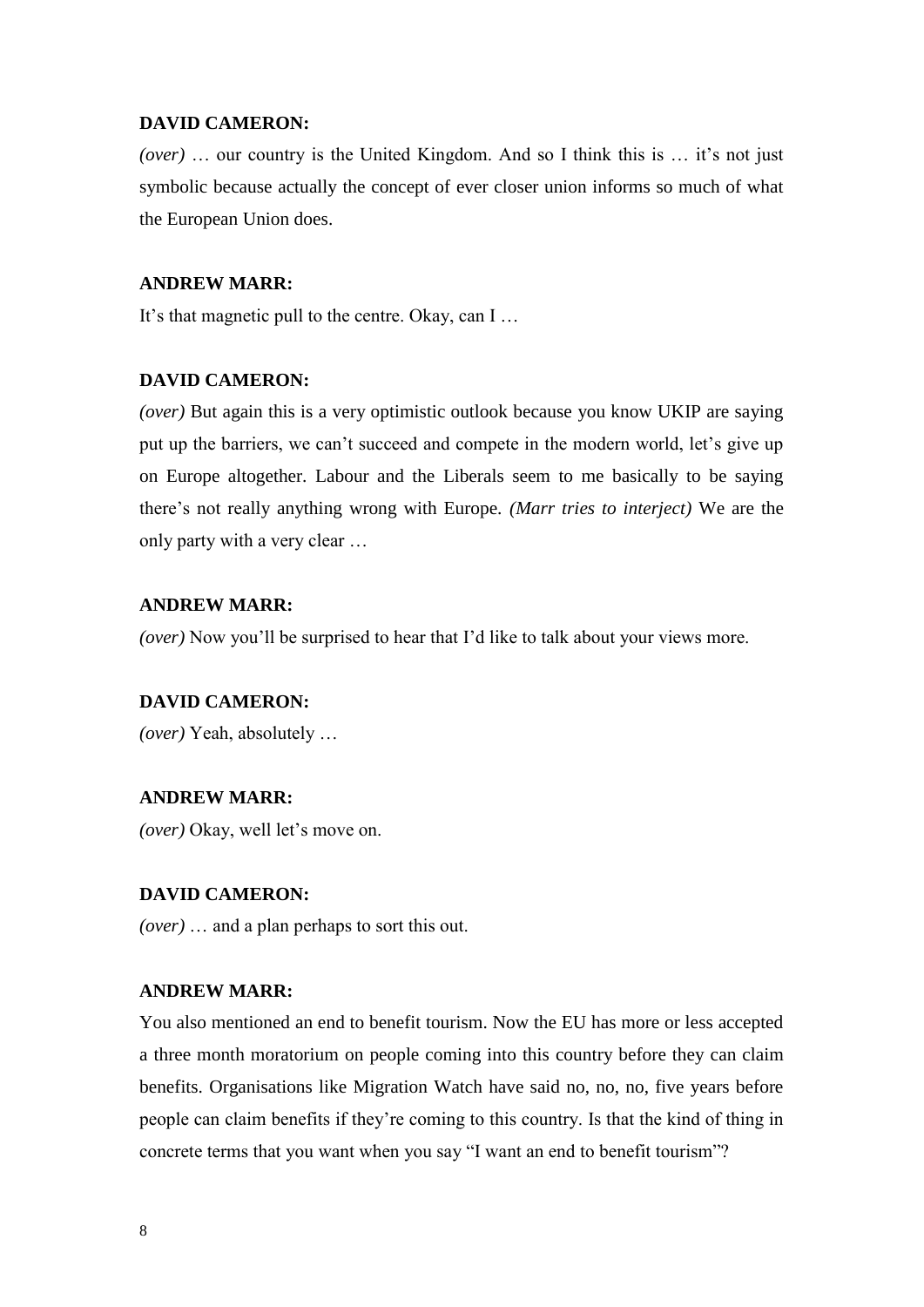I think there are two parts to this. One is we need to make sure that the freedom to move to work is about that  $-$  it's to go and get a job, not to claim – and so I would like to see longer periods in terms of before you're allowed to claim any benefits.

#### **ANDREW MARR:**

How much longer?

#### **DAVID CAMERON:**

Well let's look at what is possible, but certainly longer than what we have today.

## **ANDREW MARR:**

Several years?

# **DAVID CAMERON:**

Longer than what we have today. But there's another very important element to this, which is today if you travel and work from another European country into Britain, you can then claim child benefit and other benefits for your family back at home even though actually they're not living in the UK and going to UK schools and all the rest of it. And under the current rules, it seems extremely difficult, if not impossible, to change that. Now I haven't met anybody who thinks this is sensible …

# **ANDREW MARR**

*(over)* That is a big demand.

# **DAVID CAMERON:**

… so that is again a really big change …

#### **ANDREW MARR:**

But on the general principle of the free movement of people - Nigel Farage talking about four hundred million people could come here after your job and all the rest of it – you have no proposals to end the free movement of people?

#### **DAVID CAMERON:**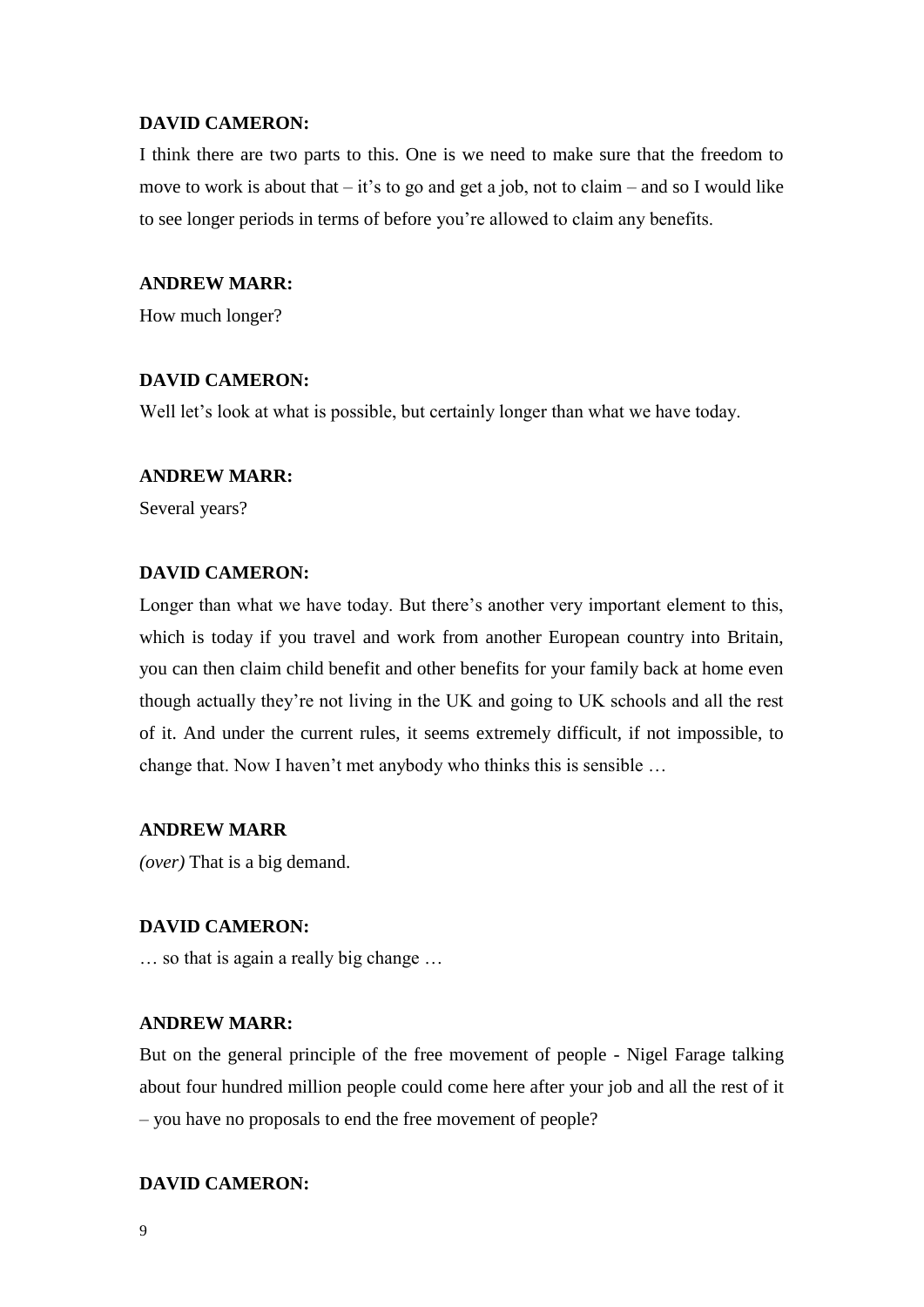I think free movement within the European Union is important, but it needs to be returned to the original concept, which was the freedom to be able to go and work in another country. Now many British citizens go and work in other European countries. Other European citizens come to work here. Freedom to apply for a job to go and work in another country, that is one thing, but I think what we've seen recently is something else.

#### **ANDREW MARR:**

So free movement of people would stay after the referendum in the way that you've described it. Let me turn to something else which is related to that, which is the expansion of the EU because the borders are always moving east, and Britain has been among the countries for instance supporting the accession of Turkey to the EU. Now you want longer transitional controls, but, as the name suggests, they are just transitional controls. So David Cameron could negotiate this deal successfully, have a successful referendum, and then a few years down the line we could have everybody currently working in Turkey free to come and work here.

#### **DAVID CAMERON:**

Well I've argued very clearly that we need longer transitional controls and possibly transitional controls agreed on a totally different basis. You get these big migratory flows when you have countries with very different levels of income, so the massive move that there was from Poland and the other countries that joined in 2004 …

#### **ANDREW MARR:**

*(over)* And including Bulgaria and Romania.

#### **DAVID CAMERON:**

… was based on the fact that the income levels were so different. So you could have transitional controls that say, for instance, you don't have the freedom to move and get a job in another country until, say, your level of income per capita is at a certain level. Now that would be a way of avoiding some of the difficulties we've had in the past. Again you know …

#### **ANDREW MARR:**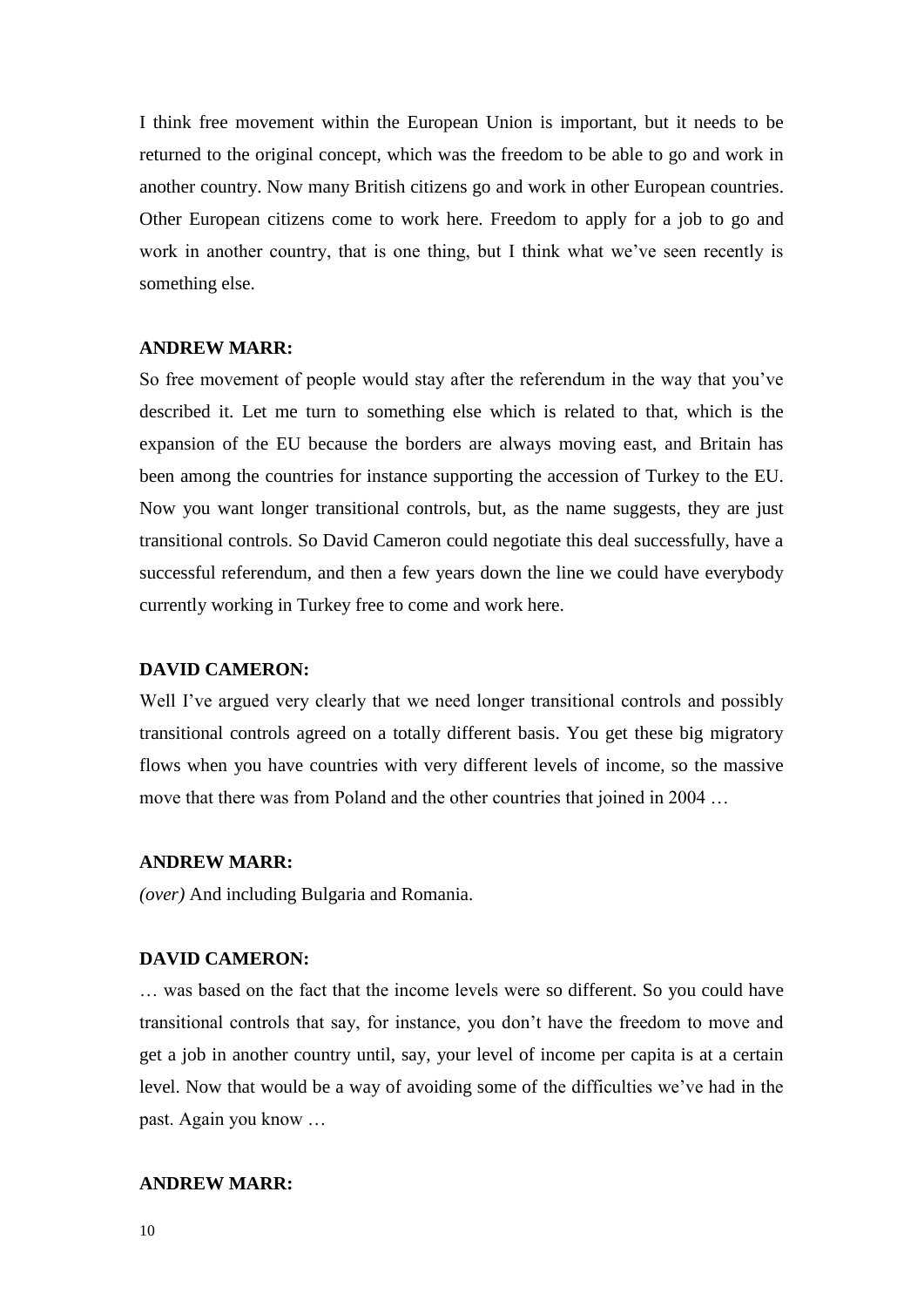Do you think that's sellable?

#### **DAVID CAMERON:**

Yes I think it is because all future accessions, new countries joining the European Union, they have to be agreed by unanimity, so you have a block, you have a very clear say about that issue. And again you know I am I think quite rightly responding to what has happened in Europe in recent years.

#### **ANDREW MARR:**

Sure.

#### **DAVID CAMERON:**

You know the fact that after 2004 you know about a million people move from parts of Eastern Europe to Britain – I think net now about 700,000 – that has changed our country, it's changed our political culture, and it's right that politicians and prime ministers …

#### **ANDREW MARR:**

For better or for worse?

# **DAVID CAMERON:**

I think a lot of the people who've come have contributed a huge amount in terms of working in our economy, but I think it's absolutely right to grip this issue and have a plan for sorting it out. Let me make one last point because I think again this is something that the Conservatives and I totally understand and I think the other parties are forgetting. Immigration policy is meaningless on its own. It's got to be accompanied by welfare reform, so it pays for people in our own country to work rather than not to work, and it's got to be accompanied by very robust educational reform, so actually we're producing from our schools and colleges people who've got all of the skills necessary to compete in today's world. And what you can see with this government is a long-term economic plan that includes schools and skills being the best in Europe for our young people and also a welfare revolution in fact which is about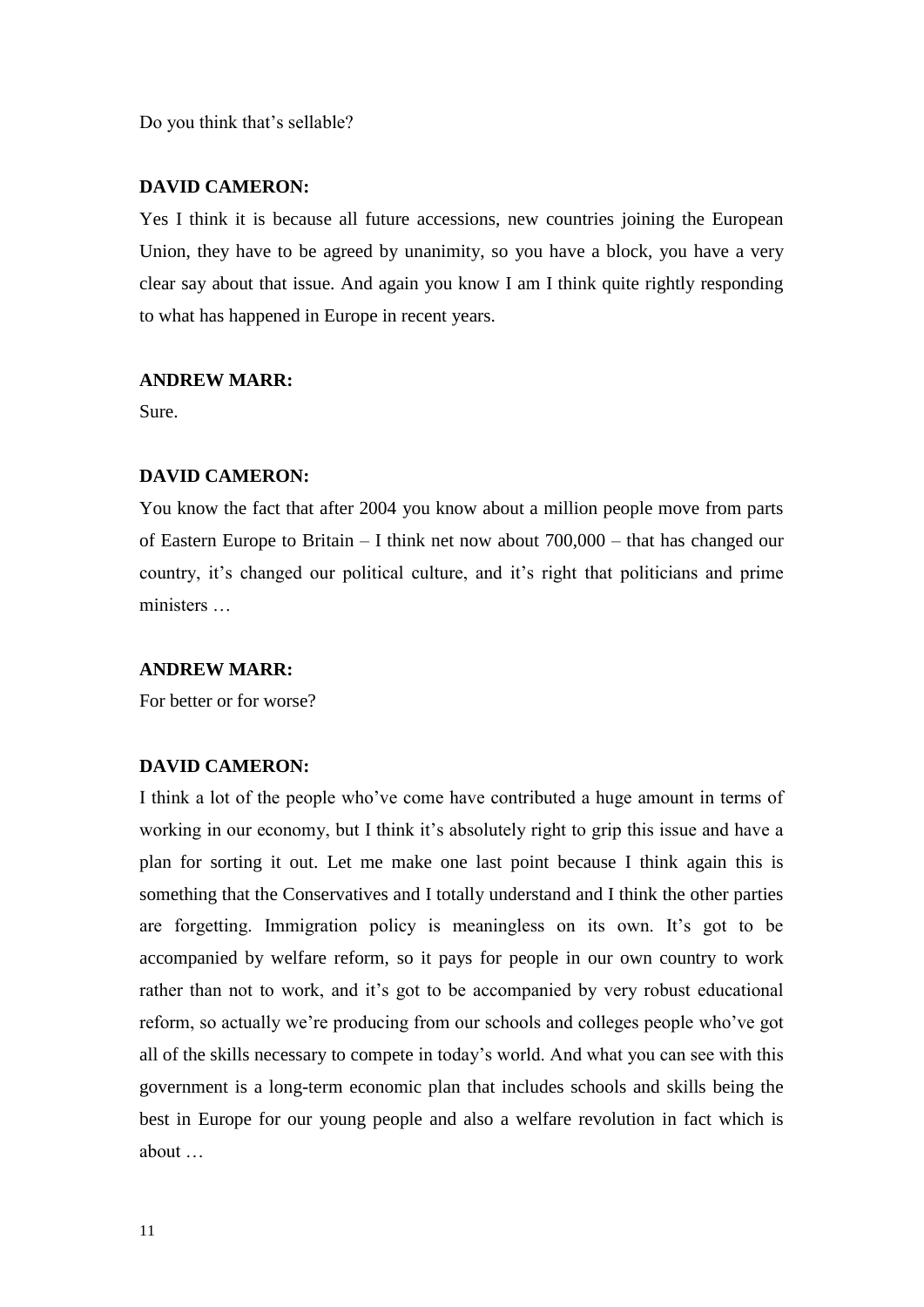# **ANDREW MARR:**

*(over)* Which is tougher?

# **DAVID CAMERON:**

Well it is, I mean it already is. We have ...

# **ANDREW MARR:**

*(over)* I know.

# **DAVID CAMERON:**

*(over) …* we are seeing … Some people would say tough, but actually there's a very compassionate side to it. We're seeing at the moment around a hundred people every week coming off benefits and into work simply because of the welfare cap, because the welfare cap is working in terms of encouraging people to go out to work and to help provide stability and security …

# **ANDREW MARR:**

*(over)* Okay, I'd love to talk about welfare, but today I want to try and concentrate on Europe if you don't mind.

# **DAVID CAMERON:**

Yeah.

#### **ANDREW MARR:**

There's two other things that I remember from your list. One I thought was just complete straw man. You said you don't want Britain to be forced to join the Euro. After the Maastricht Treaty, there is no way that Britain's going to be forced to join the Euro. That is a straw man, isn't it?

#### **DAVID CAMERON:**

Well you don't …

# **ANDREW MARR:**

Good rhetorical position, but …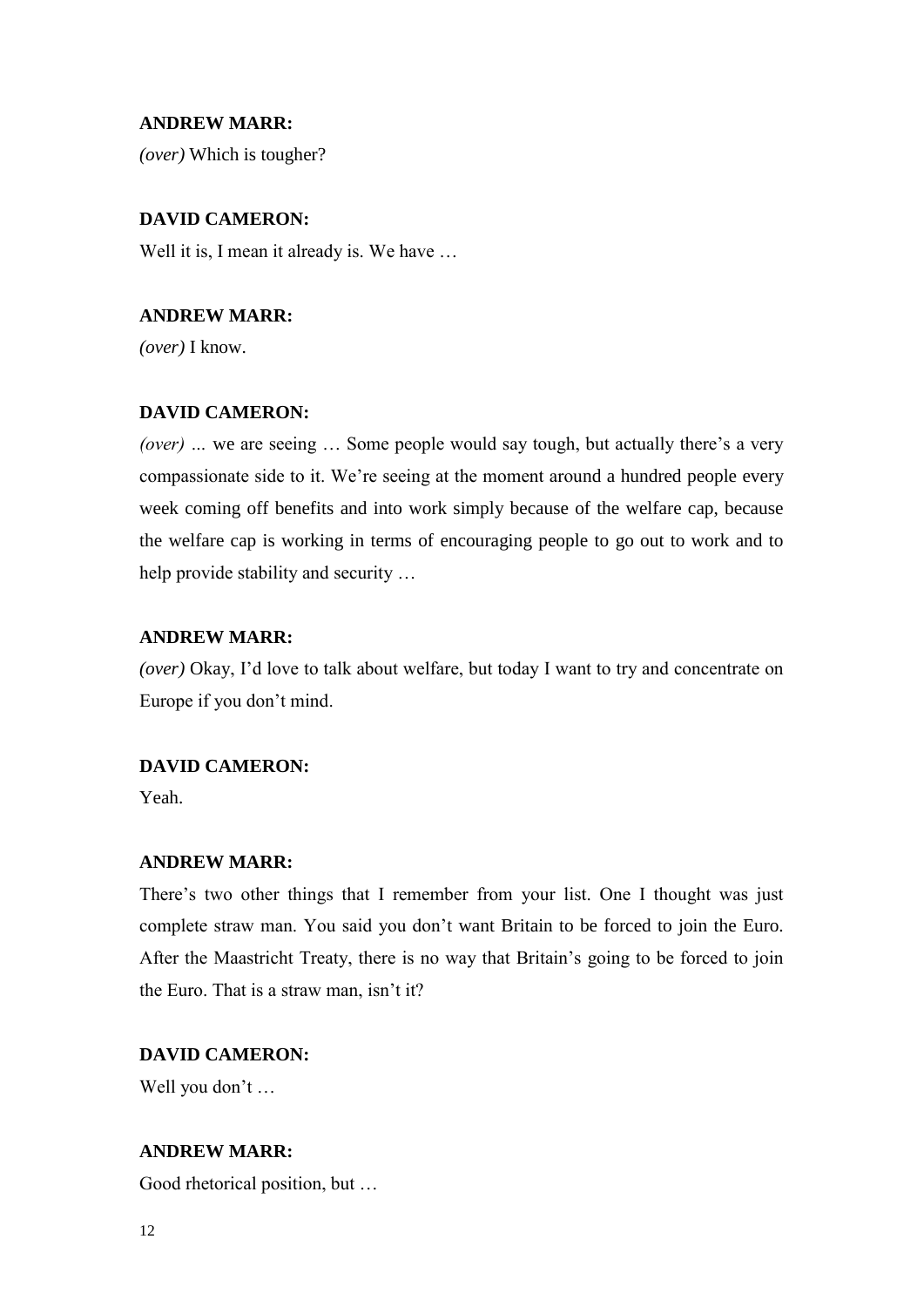I see it in these European Council meetings with my twenty-seven fellow heads of state and government and I've lost count of the times that it is stated by one or other member, or indeed by the European Commission, that the Euro is the currency of the European Union. And I keep saying you know it is for some of you, it isn't for some of us; and Britain under my … if I'm Prime Minister will never join the Euro. We should keep the pound as our currency. It gives us flexibility. It's in our national interest. And I think it's really important as the Eurozone changes and has new rules and regulations and the rest of it, we absolutely make clear that you can be a full member of the European Union with all of your rights but not in the Eurozone and the single market needs to be properly protected.

#### **ANDREW MARR:**

Right.

# **DAVID CAMERON:**

So this is actually again not a straw man. Very important.

#### **ANDREW MARR:**

What about Britain's contributions? You said you want them to come down. They're nine billion a year roughly speaking. But you've done a deal until 2020. You're not going to try and unpick that, are you? Or are you?

#### **DAVID CAMERON:**

No, we've done an excellent deal. And again when people say to me are you confident you can get these changes? I say look people said you'd never cut the budget. I cut it by £8 billion for British taxpayers. People said you'll never get powers back from Europe. I've got us out of those Eurozone bailout funds. People said oh you'll never really veto a treaty. I did veto a treaty. So people can see a track record of getting changes in Europe.

#### **ANDREW MARR:**

*(over)* Okay, so beyond the track …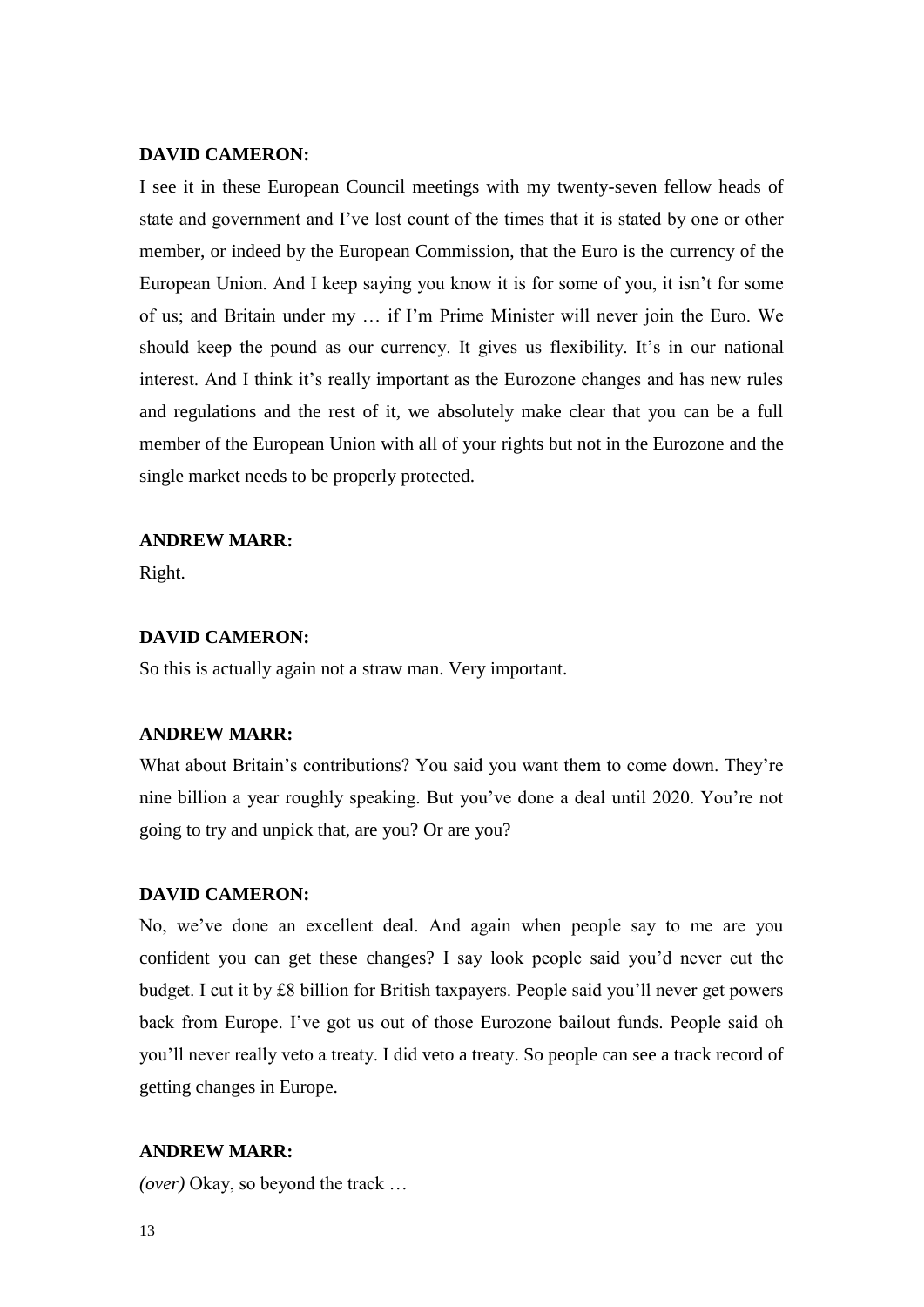*(over)* I just want to make sure …

# **ANDREW MARR:**

*(over)* … beyond the track record, what are the red lines on contributions? Where do you want … where do you intend to get to?

#### **DAVID CAMERON:**

Well we want to embed and pass this budget deal that was agreed. Interestingly UKIP MPs in the European Parliament voted against it. And it is important for people to understand of course elections are an opportunity to register a message or a protest, but we are looking at sending men and women to the European Parliament to stand up for this country and that's why I want people to send Conservatives there. But I want to make sure that as …

#### **ANDREW MARR:**

*(over)* You mentioned a new parliamentary veto, so I'm running through the list.

#### **DAVID CAMERON:**

Yeah sure.

#### **ANDREW MARR:**

A new parliamentary veto. That would apply to all parliaments able to veto any European Commission proposals?

#### **DAVID CAMERON:**

No what this is is what's known as the red card system where European national parliaments can club together and say about a particular new proposal we don't want that, we don't want this.

# **ANDREW MARR:**

So the British Parliament still have to get support from the Bundestag or the French Parliament or whatever?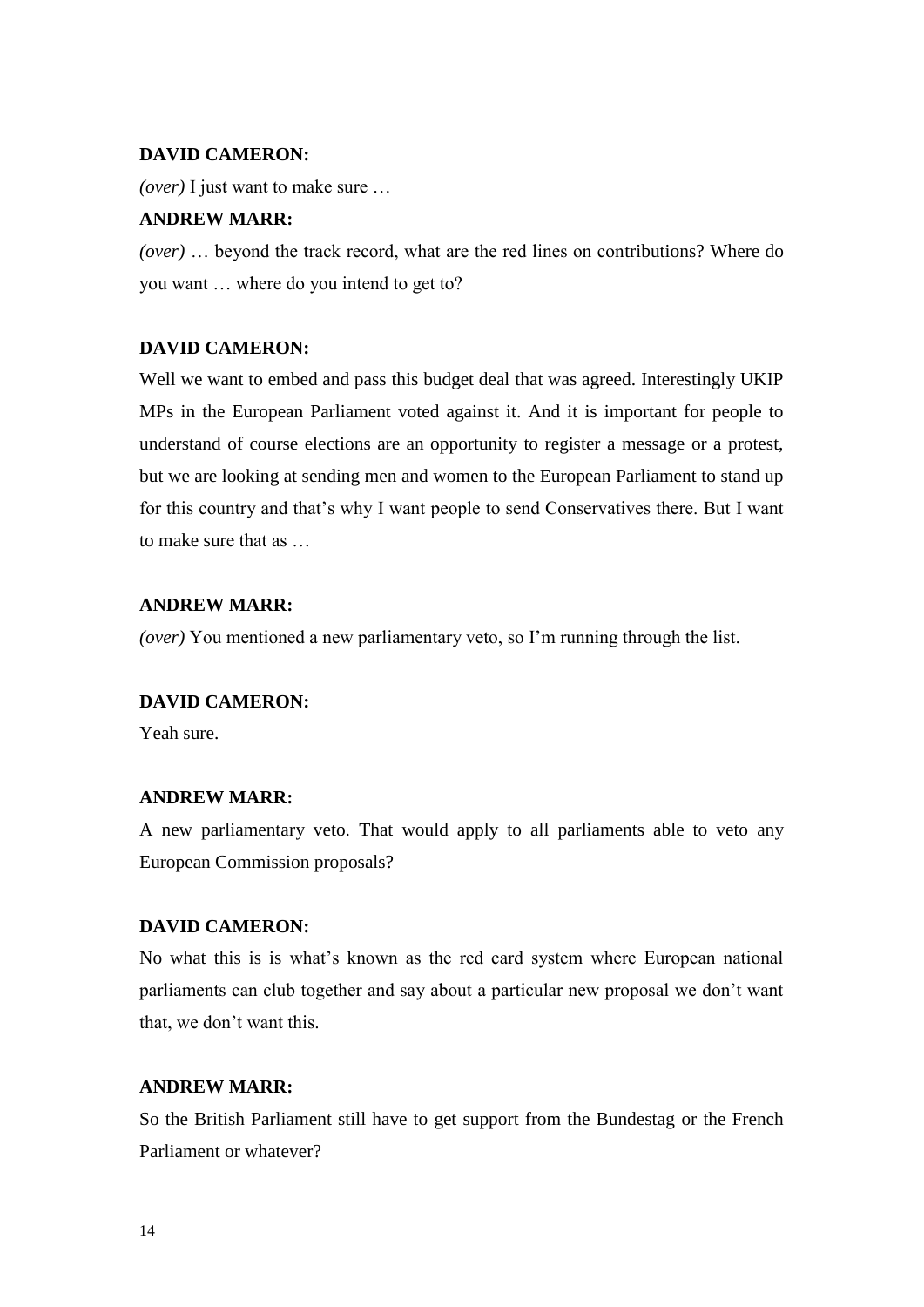Well national parliaments working together and we'll have to work out the exact numbers that would be required in order to block new proposals to change the balance of power in Europe.

#### **ANDREW MARR:**

Is there anything major from what we've talked about that is missing? Is there anything else on your agenda for these negotiations?

#### **DAVID CAMERON:**

Well I think there are other things like, for instance, the Working Time Directive where we have managed to stop some of the worst parts of it, but it's still an area which I think needs extra safeguards and extra work. So there are things like that as well.

#### **ANDREW MARR:**

A lot of European colleagues will say well why should there be an uneven playing field on these kind of matters? You know this is meant to be an even playing field inside the EU. The Working Time Directive is part of that. You can unpick this, you can unpick that, but this is going too far.

#### **DAVID CAMERON:**

Well I think for two good reasons. First of all, as I've said, the Eurozone countries, they need change and Britain is happy to agree to that change as long as we can make these broader changes to the European Union as well. And the second reason is that Britain does actually bring a huge amount to the European Union. We are a big free trading economy with links all over the world. When we're discussing, whether it's the Ukraine or the future of Burma, Britain has got great interest, great strength, great power that it brings to those discussions. So I think that people recognise – as Barosso said last week …

#### **ANDREW MARR:**

Yes indeed.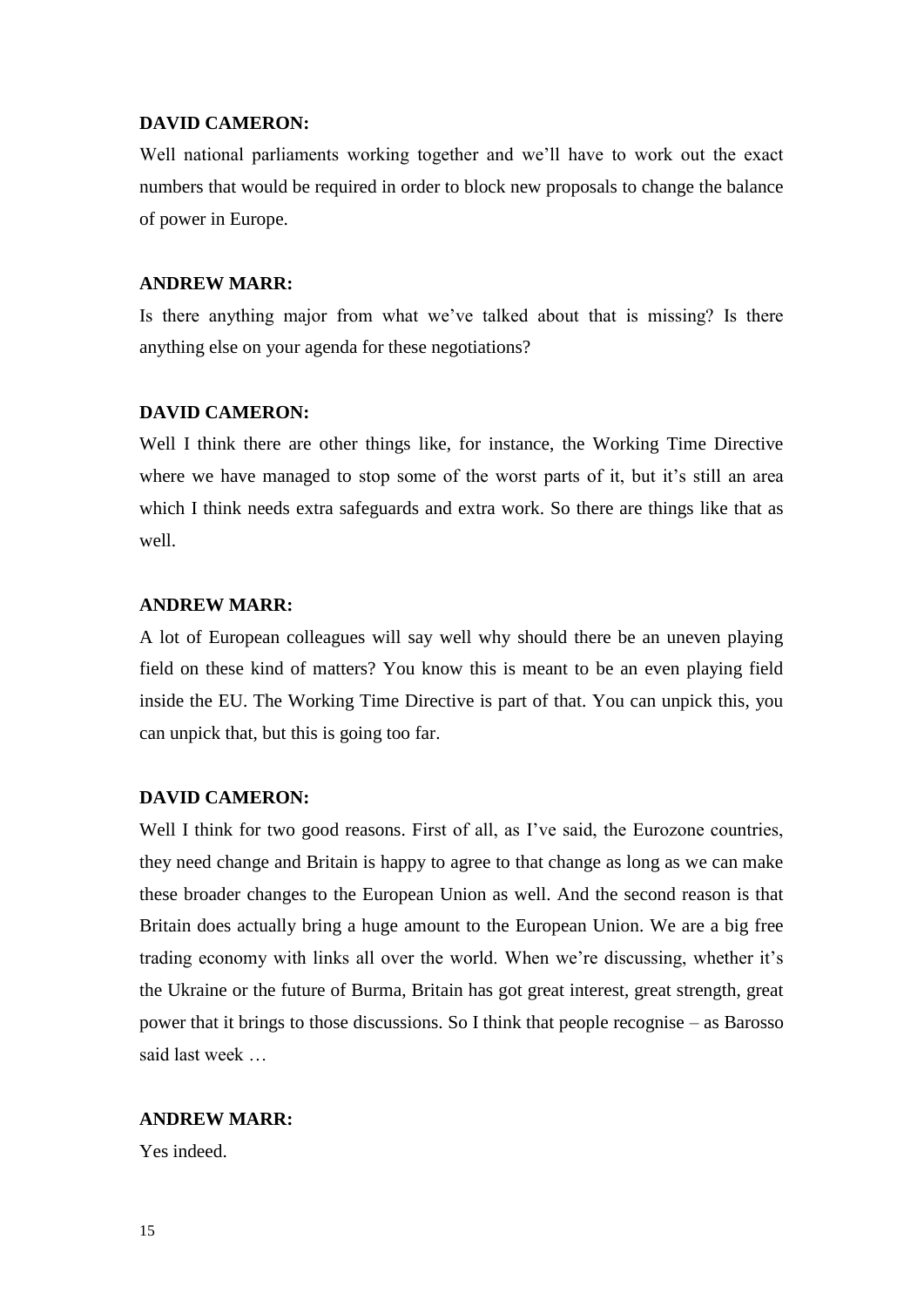… that Britain does have some special cases that it wants to bring to the table.

# **ANDREW MARR:**

Okay. I think there will be a lot of people watching this who will say yes, okay, well let him have a go, let him try and negotiate all of that, but in the meantime I need to keep my foot as it were on the Prime Minister's neck. I need to vote UKIP purely to put pressure on him. That is a completely logical and reasonable thing to do, isn't it?

#### **DAVID CAMERON:**

Well it isn't because what we need in Europe is a strong Conservative Prime Minister backed by a team of strong Conservative MEPs, Members of the European Parliament in Brussels and Strasbourg, that then will be taken seriously by our European partners. The problem with sending Labour and Liberal Democrat MEPs is they don't want any change. The problem with sending UKIP MEPs is they often don't turn up, as I've just explained. They then vote the wrong way on things like the budget and they're not taken seriously by other countries and the European Commission. So if you want change, you need to vote for the change, and I've got this clear plan for change that I believe I can deliver.

# **ANDREW MARR:**

Talking about change and power, if you decided that the Pfizer bid for AstraZeneca was not in the interests of this country, could you stop it?

# **DAVID CAMERON:**

Well, first of all, I would speak out very clearly. I mean I think the right thing to do is to engage early on, get stuck in with these companies - as I've done and my team of ministers have done – to make sure we get good guarantees and the best deal for Britain.

# **ANDREW MARR:**

Which you haven't yet?

# **DAVID CAMERON:**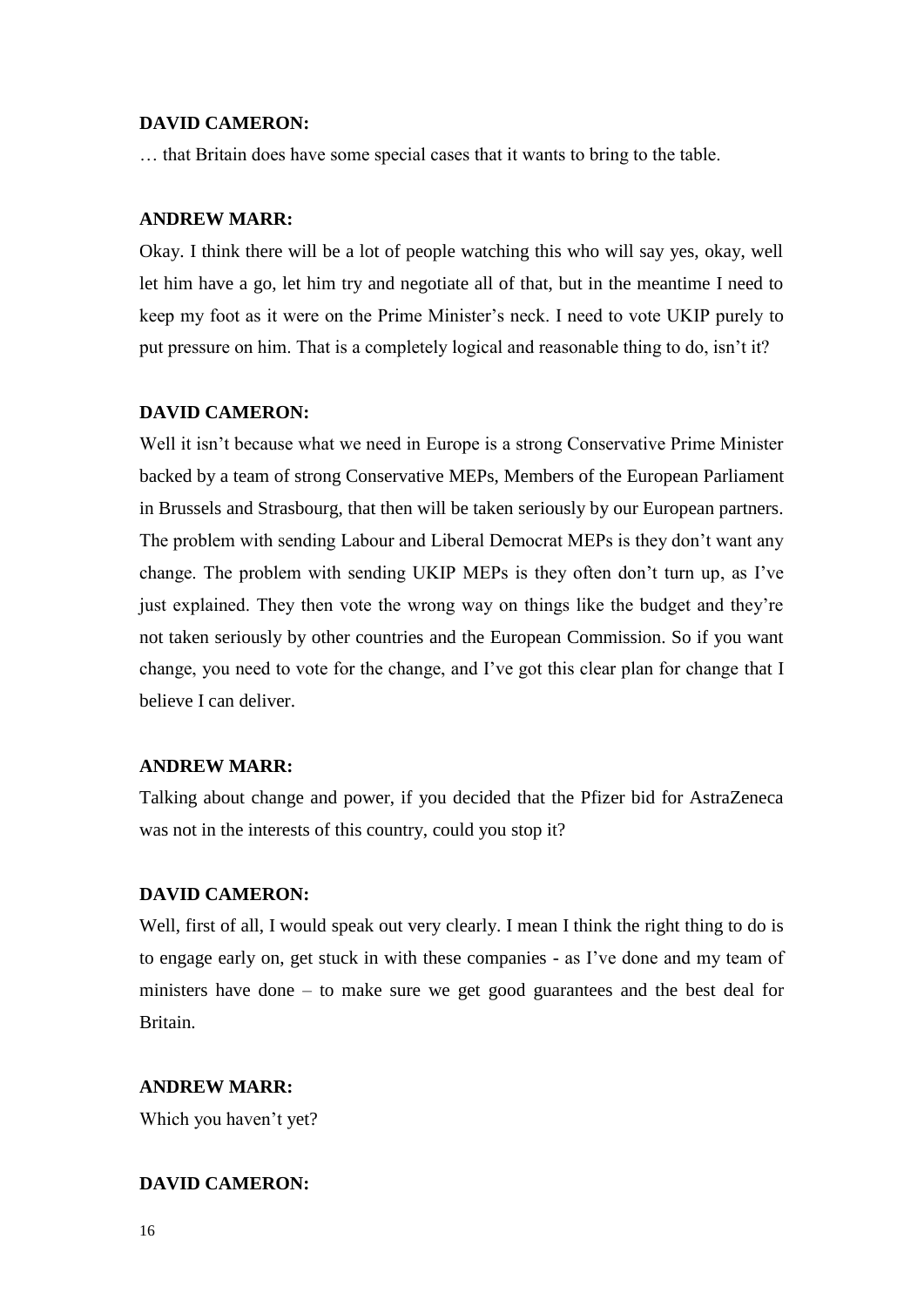Well I think we've made some very good progress. I mean I think frankly, Andrew, it's been instructive how different politicians have reacted. As soon as I heard this was happening, I asked the cabinet secretary, other ministers to engage with AstraZeneca and to engage with Pfizer, and the list of things Pfizer have already said they would do …

# **ANDREW MARR:**

*(over)* You would engage more closely with Pfizer?

#### **DAVID CAMERON:**

Absolutely.

#### **ANDREW MARR:**

And includes ex friends of yours who are working for Pfizer and AstraZeneca.

#### **DAVID CAMERON:**

*(over)* No, no. No, no, that's not the case. Ministers were talking to AstraZeneca before anyone spoke to Pfizer, so that is not the case.

#### **ANDREW MARR:**

Okay.

# **DAVID CAMERON:**

You know don't underestimate the power of some of the things they've already said about making sure, for instance, 20 per cent of their R&D jobs will be here in the UK.

#### **ANDEREW MARR:**

*(over)* You remember what Kraft said before Cadbury….

# **DAVID CAMERON:**

Now I want more. Absolutely, I want more. But it's very interesting, isn't it, that the Labour Leader's reaction on being asked to engage with Pfizer was to say no, I'm too busy because he wanted …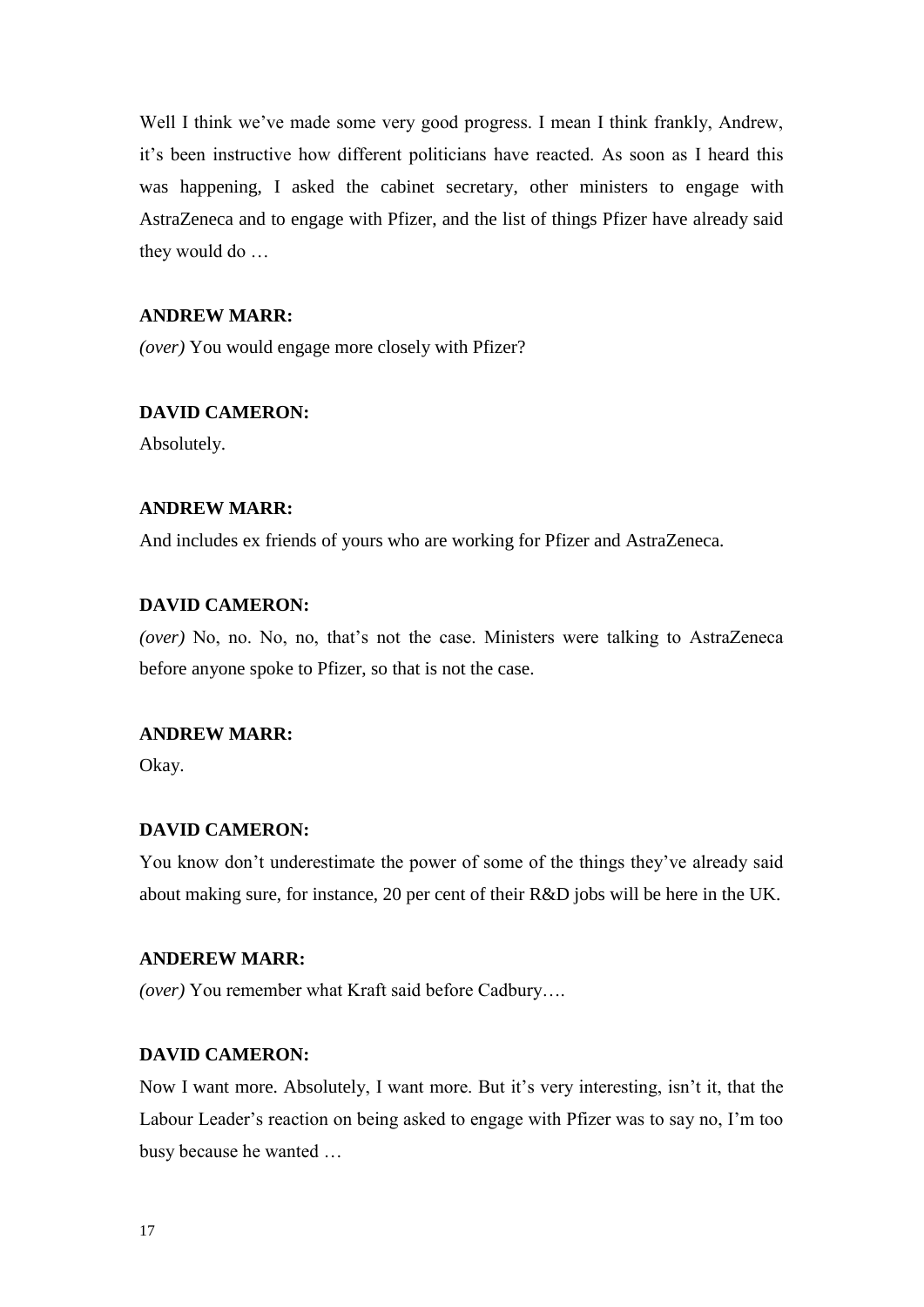# **ANDREW MARR:**

Okay, I …

# **DAVID CAMERON:**

It's very important, this. He wanted …

# **ANDREW MARR:**

Can you …

# **DAVID CAMERON:**

… to stand on the sidelines and make a series of point scoring, political points, rather than engaging in the national interest.

# **ANDREW MARR:**

Well he's against the bid and a lot of people looking at Pfizer's record will say and a good thing too. They are a praying mantis. They will dismantle this company, which is very, very important to Britain. As Prime Minister, you ought to be able to stop it. You can't stop it because you haven't got a public interest defence at the moment. Can you put one in? Why not put one in, into law?

# **DAVID CAMERON:**

Well we are looking ... The Business Secretary said specifically he's looking at this issue of public interest defence and he will report back to Parliament on that. But it is worth …

#### **ANDREW MARR:**

*(over)* Are you open-minded about toughening up the law on this?

#### **DAVID CAMERON:**

I'm always op… I will do whatever is right for Britain. I will always stand up for British jobs, British interests, British science, British R&D. But when we think of that, it is important to make this point, which is Britain benefits massively by being an economy that is open to overseas investment.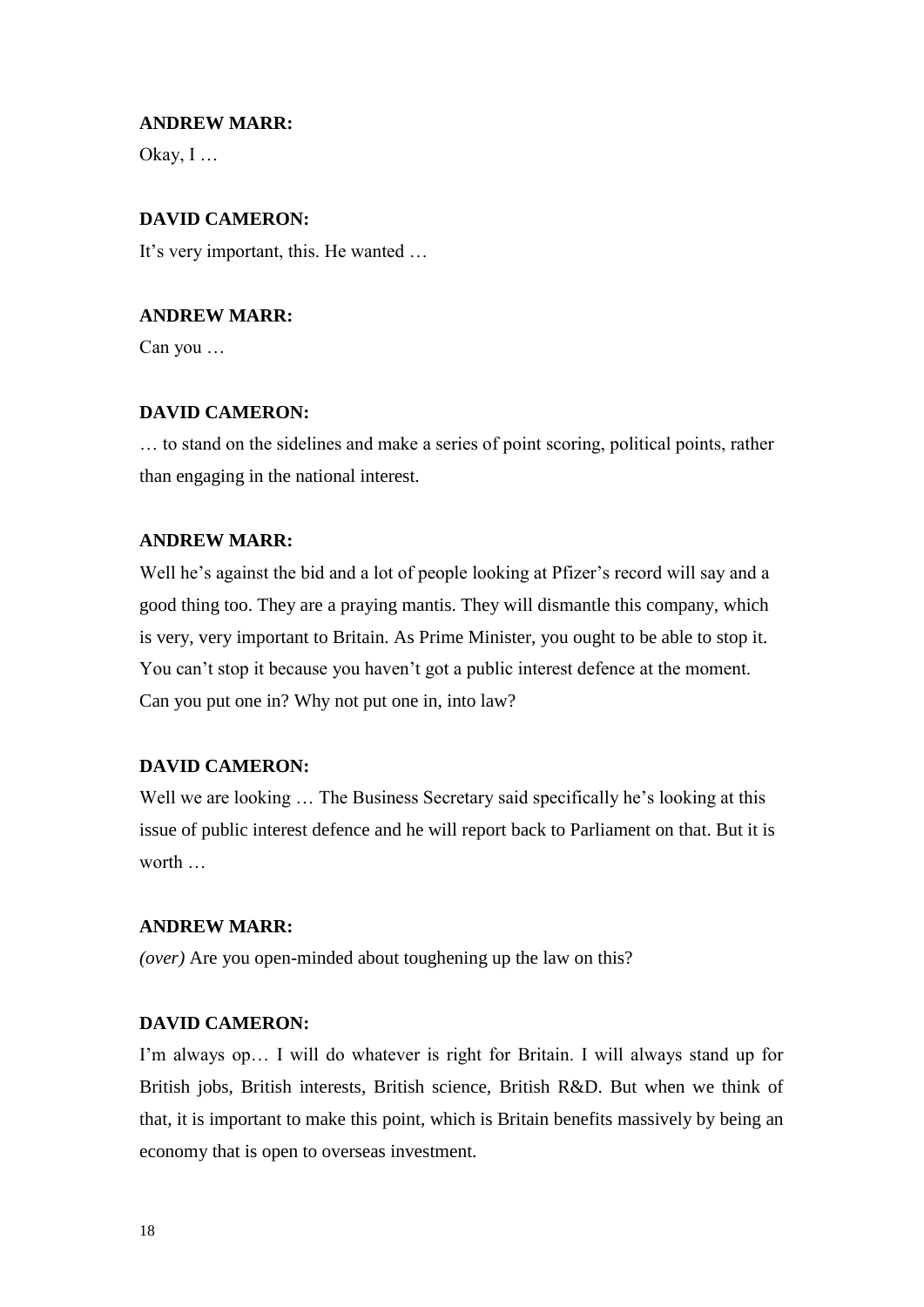#### **ANDREW MARR:**

Understood, yes.

#### **DAVID CAMERON:**

I mean think of Jaguar Land Rover, bought by the Indians. Jaguar Land Rover has created nine thousand jobs in the West Midlands since I've been Prime Minister.

#### **ANDREW MARR:**

Okay.

# **DAVID CAMERON:**

Think of companies like AstraZeneca that have benefited massively by being able to go into other countries and invest and take over and run businesses. So don't think there is some kind of put up the drawbridge, pull up the …

#### **ANDREW MARR:**

*(over)* Still on … Sorry, still on the subject of efficiency and so forth, there have been proposals – including from Boris Johnson – for a change in the law on public sector strikes to raise the bar for the number of people actually voting.

# **DAVID CAMERON:**

Yeah.

#### **ANDREW MARR:**

Is this something that you're attracted by and will do something about?

#### **DAVID CAMERON:**

Yes, I think in these essential services like the London Underground, the pain caused to people trying to get to work and trying to help their families by these strikes, which are often supported by a relatively small percentage of people who work for London Underground, I think is hugely damaging. So I think the time has come for setting thresholds in strike ballots in essential services. It's not something I can achieve in a coalition government…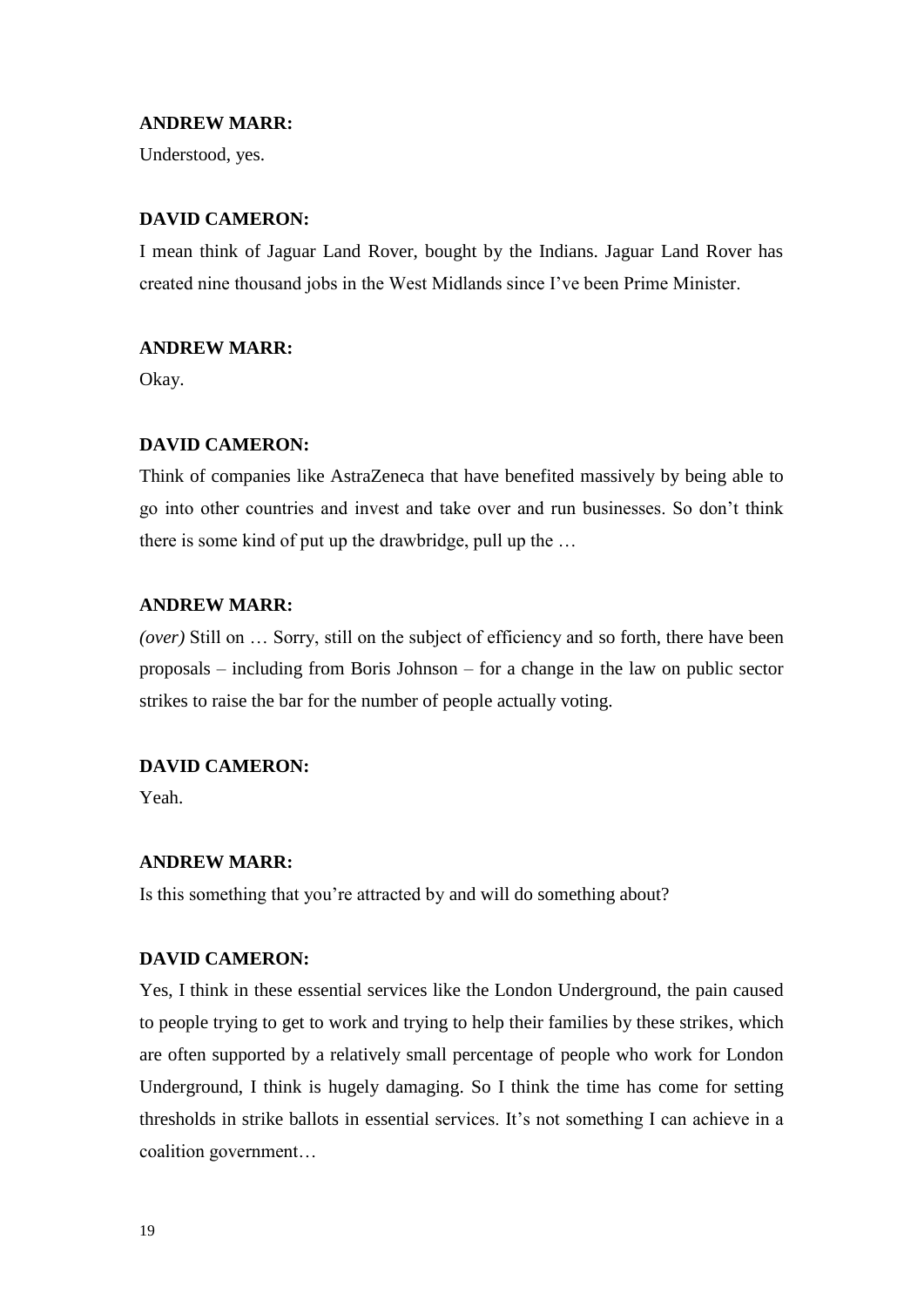#### ANDREW MARR

(Over) It is something for your manifesto….

#### DAVID CAMERON

It is something that will be in our manifesto.

#### ANDREW MARR

Very good. Now there has been a huge row this morning in the papers between Michael Gove and his Liberal Democrat colleagues over free school budgets and so forth. Is this a serious matter? Is the Coalition going through a really, really bad four year itch now? That's what it looks like…

#### DAVID CAMERON

No…look the coalition works well at delivering the long term economic plan, the changes I've spoken about this morning and on education I'm happy to be judged on the record of what we have done. 250,000 fewer children in failing schools, more qualified, highly qualified teachers going into our schools, a real war on raising standards and attainment that you can see right across the pitch. On the specific issue of this story we are actually spending five billion pounds on new school places. That's twice what Labour spent in the previous four years and also these new free schools….

#### ANDREW MARR

(Over) How do you feel about a senior cabinet minister dissing Mr Gove, one of your colleagues and friends?

#### DAVID CAMERON

Well, look you get this sort of stuff in the papers and the best thing to do in my job is to get on with actually delivering what matters which are good schools for our children. But, let me make this point which I think has been lost.

#### ANDREW MARR

(Over) I'm afraid…

#### DAVID CAMERON